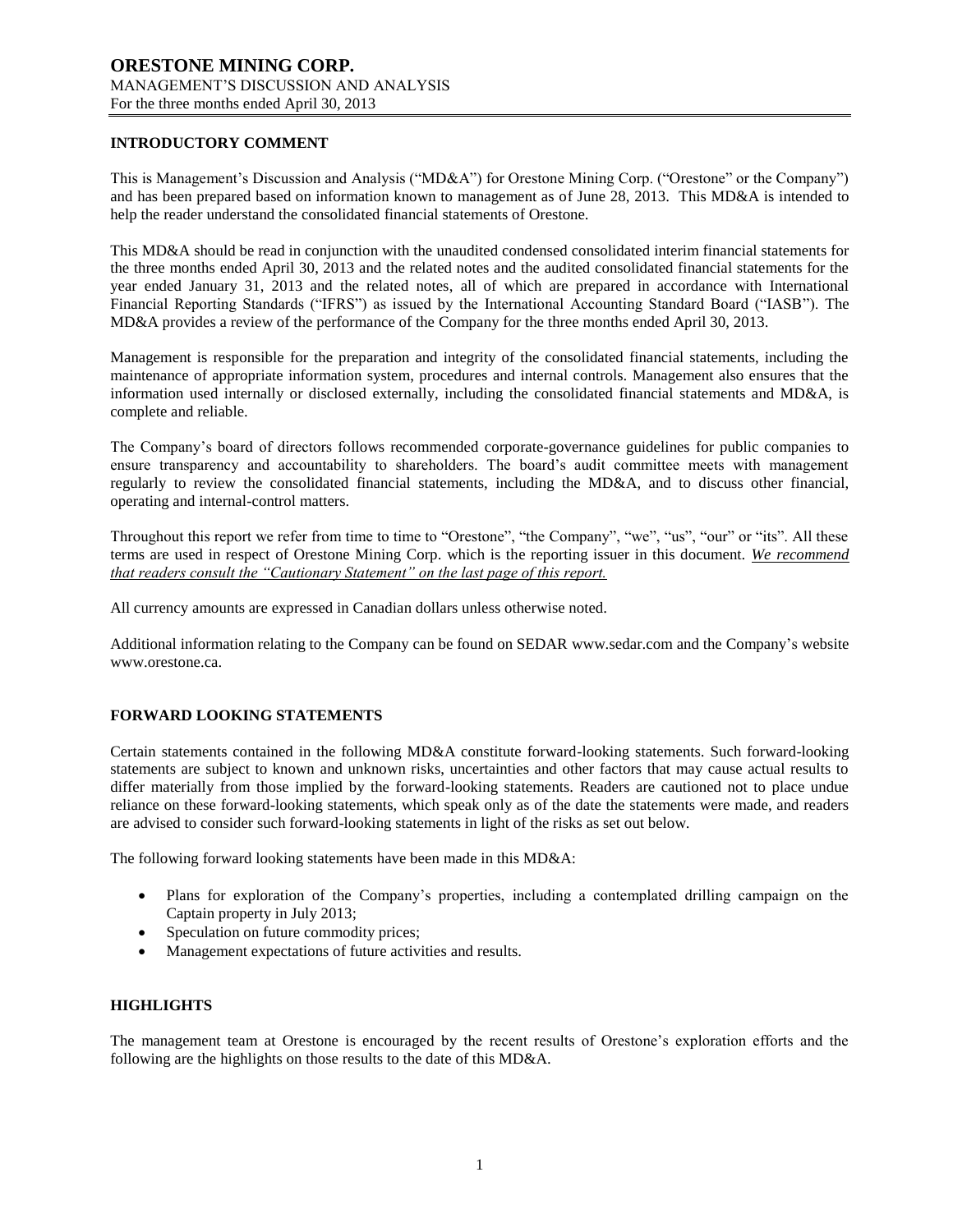- The Company discovered a large gold/copper porphyry system in B.C., Canada during the Company's last drilling campaign completed on the 100% owned Captain Project in January of 2012.
- After a second drilling program in November 2012 on the Captain Project, the Company announced encouraging results, including the completion of a hole that intersected long intervals of copper and gold.
- The Company announced results of the ground magnetic survey at the Captain Project that confirmed the correlation of magnetic alteration and gold-copper mineralization intersected in drilling.
- The Company has 30 line kilometers of geophysics and 38 drill sites approved on the Captain Project by the BC Ministry of Energy and Mines.

### **OUTLOOK**

The Company has planned exploration programs and continues to have field and data reviews of all its properties to assist the Company's determination of the best course of action for each of them.

# **DESCRIPTION OF BUSINESS AND OVERALL PERFORMANCE**

Orestone Mining Corp. is a junior mineral exploration company incorporated on April 30, 2007 and subsequently listed on the TSX Venture Exchange under the trading symbol "ORS" on March 11, 2008. The Company's exploration strategy has emphasized copper-gold and gold projects in the Quesnel Terrane of British Columbia. The Quesnel Terrane, which extends from the US border to Northern B.C., hosts numerous mines and many developing bulk tonnage copper-gold prospects such as those on the Mt. Milligan and Kwanika properties in North-central B.C., as well as sediment-hosted gold mineralization on the Spanish Mountain and Frasergold properties in South-central B.C.

The Company actively evaluates potential joint ventures, mergers, and acquisitions in search of opportunities to acquire significant new mineral resources.

During the three months ended April 30, 2013, the Company continued to carefully manage its cash and corporate overhead and completed a non-brokered private placement to fund its summer drilling program in the Captain property.

#### **RESULTS OF OPERATIONS - MINERAL PROPERTIES**

To best understand Orestone's financial results, it is important to gain an appreciation for the significant events, transactions and activities which occurred on its mineral properties during and subsequent to the reporting period. These are summarized below.

#### **Captain Property**

Orestone owns 100% of the 41,659 hectare land position royalty free located within the Cariboo and Omineca Mining Divisions. The property is centered about 41 kilometers northeast of Fort St. James in the Nechako Plateau area of north-central British Columbia.

The Captain Property and surrounding lands contain many airborne magnetic-high anomalies on ground previously worked by Placer Dome, Noranda and several junior resource companies during 1989 to 1996. Numerous airborne magnetic-high targets in the Quesnel Terrane are known to be related to underlying intrusions important for their relationship with copper-gold porphyry deposits such as Thompson Creek Metals' Mt. Milligan deposit immediately north of the Captain Property. Induced polarization ("IP") surveys over the airborne magnetic highs are a key method of identifying drill targets on the largely overburden covered Captain Property. Between 2008 and 2010, the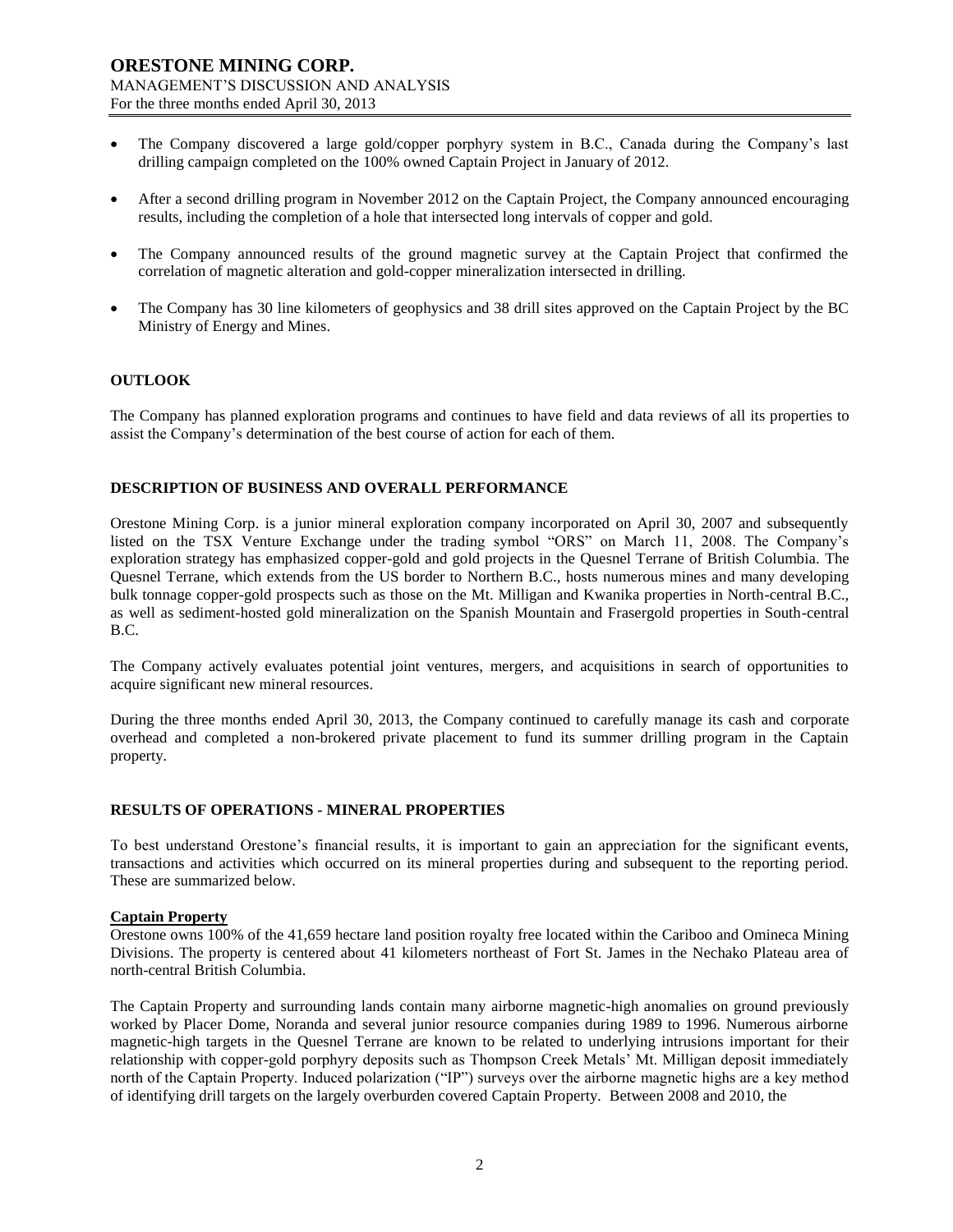Company undertook geochemical sampling, induced polarization and ground magnetic surveys, and limited percussion and diamond drilling. Detailed results are filed on Sedar.

In August, 2011, Orestone completed an IP/Resistivity and ground magnetics survey that consisted of a total of 30 kilometers of survey in six lines spaced 400 meters apart and was designed to expand upon previous geophysical surveys along logging roads. The objective of the survey was to better define the potential for copper-gold sulphide mineralization in the area surrounding diamond drill hole 09-05 which encountered potassic-altered volcanic and intrusive rocks. This vertical drill hole reached a depth of 137 meters with the last 3.1 meters encountering mineralized breccia grading 0.21 per cent copper and 0.35 grams per tonne (g/t) gold.

The results of the survey completed by Peter E. Walcott & Associates show three separate IP chargeability anomalies that flank magnetic high anomalies. The IP anomalies have widths of 1,000 meters or more that remain open, thus have yet to be fully outlined. The principal IP chargeability anomaly in the central portion of the survey area currently measures 1,000 meters by more than 4,000 meters and corresponds with a resistivity high. This coincident chargeability and resistivity high area is located on the western flank of a magnetic high interpreted to be a magnetitebearing intrusive measuring 1,000 to 2,000 meters wide and in excess of five kilometers in strike length. This geophysical signature covering the central IP/resistivity high target on the Captain project is similar in nature to the geophysical signature of the MBX copper-gold deposit at Mt. Milligan. The geophysical report by Peter E. Walcott & Associates also recommends additional work to define anomalies that are located to the east and west of the current grid area.

In the area of the geophysical anomalies the Company has a total of 38 drill hole sites permitted. In December of 2011, the Company initiated a diamond drilling program that was completed in January 2012. The drill program consisted of 4 holes totaling 1,275 meters with the objectives to test the previously described anomalies. Overburden depth from all the drill holes was relatively uniform, averaging 45 meters, which is consistent with overburden depth from the previous drill hole 09-05 The best results from the drilling are found in drill hole C11-01 that consisted of 0.23 g/t gold and 0.03% copper over 87 meters that included 0.298 g/t gold and 0.09% copper over 43 meters.

The drill program was successful in confirming the presence of copper and gold mineralization within a sequence of altered rocks consistent with that found in economic copper-gold porphyry systems. To confirm the presence of favorable alteration, a suite of samples from three holes were sent out for petrographic analysis. The results of this study support the Company`s interpretation that the alteration pattern from the drilling is indicating potential for economic mineralization and that more drilling is warranted.

In the fourth quarter of 2012, the Company completed 912.8 metres of diamond drilling in three holes in the East Mag or Admiral Target Area.

Vertical Hole C12-05 located 100 meters west of C11-01 was drilled to depth of 550.17 metres. The hole intersected bedrock at 63.7m; from 63.7m-150m sericite-carbonate altered volcanic rocks with 1-5% pyrite and minor chalcopyrite (copper mineral) were intersected; from 150m-550m moderate to strong potassic feldspar-biotite and sericite-carbonate altered volcanics and monzonite porphyry dykes with finely disseminated magnetite-pyritechalcopyrite and blebby chalcopyrite and finely disseminated chalcopyrite in potassic feldspar altered veins and flooded zones. Magnetite is disseminated throughout and is associated with zones of pervasive, felted secondary biotite. The above described four hundred meter mineralized intercept of finely disseminated and locally coarse blebby chalcopyrite increases in intensity down hole and remains open at depth.

Hole C12-05 returned two significant intervals of strong gold mineralization; the upper zone grading 0.65 g/t gold and 0.06% copper (on an uncut basis) over 118.8 meters and the lower zone grading 0.41 g/t gold and 0.07% copper (on an uncut basis) over 164.6 meters. The mineralization in hole C12-05 remains open to depth and analytical results are tabled below.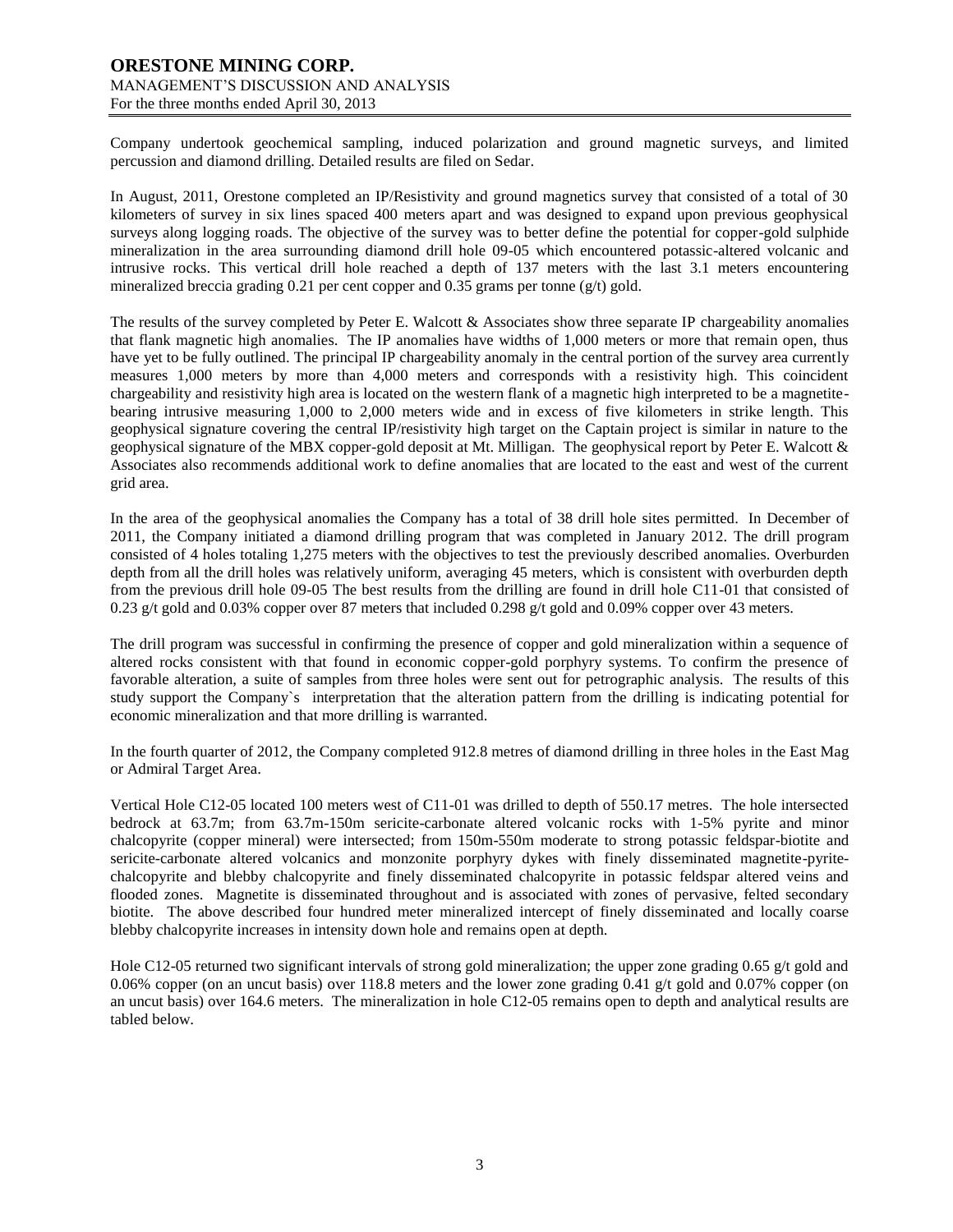# **ORESTONE MINING CORP.** MANAGEMENT'S DISCUSSION AND ANALYSIS

For the three months ended April 30, 2013

| <b>Hole C12-05</b> | From/To<br>(meters) | Length<br>(meters) | Copper<br>(percent) | Gold<br>grams/tonne |
|--------------------|---------------------|--------------------|---------------------|---------------------|
| Upper zone         | 88.1-206.9          | 118.8              | 0.06                | 0.65                |
| Incl.              | 152.1-161.2         | 9.1                | 0.27                | 6.46                |
| Lower zone         | 377.6-542.2         | 164.6              | 0.07                | 0.41                |
| Incl.              | 499.5-505.6         | 6.1                | 0.51                | 4.45                |
| Upper zone*        | 88.1-206.9          | 118.8              | 0.06                | 0.30                |
| Lower zone*        | 377.6-542.2         | 164.6              | 0.07                | 0.32                |

\*High Gold Values Cut to 1.6 g/t

In January of 2013, the Company conducted a detailed 130 kilometer ground magnetic survey that was completed in February 2013. The magnetic survey was designed to define the magnetic anomaly within the area of the recent drill discovery of significant gold/copper mineralization.

This magnetic survey was successful in in identifying new magnetic anomalies. Drilling conducted in late 2012 intercepted disseminated gold-copper mineralization associated with magnetic monzonite dyke swarms and strong potassic alteration conforming to the classic alkalic porphyry model. The data generated from the magnetic survey has defined the size and shape of the magnetic targets which are also related to moderate IP chargeability highs in excess of 10mV/V (millivolts/volts). Combined, this data has defined compelling drill targets which will allow future drilling efforts to focus on the magnetite/gold association.

The survey on the West Mag target area outlined three large magnetic highs over a northwesterly trending area measuring 2500m x 5000m, the largest and most significant, T9 measures 1000m x 4000m with a northwesterly strike length. These large targets lie four kilometeres to the west of the Admiral target. To date no drilling has been conducted in this area and it is believed they represent magnetite-potassic alteration and magnetic monzonite intrusives.

The Company is currently preparing budgets and exploration plans for a 2013 exploration program. It is contemplated that a drilling campaign could commence in July of 2013.

# **Todd Property**

The Todd Property is located in the Skeena Mining Division of North-west British Columbia, approximately 35 km North-east of the town of Stewart. The property is within the Jurassic Hazelton Group volcano-sedimentary rock package. This geological environment hosts several large and significant mineral deposits including the Granduc Mine (historic resource and production of: 39MM Tonnes at 1.73% Cu with minor silver, gold, and zinc), Eskay Creek Mine (historic production of: 2.2MM Tonnes at 46 g/T Au and 2200 g/T Ag), and the Kerr-Sulphurets-Mitchell deposit (indicated and inferred resources of: 1,750 MM Tonnes at 0.60  $g/T$  Au, 0.21% Cu). The Company believes that the Todd Property has the potential to host significant mineral deposits of a type consistent with the other known deposits in the district. These include Besshi and Kuroko type massive sulfide copper-zinc, epithermal gold-silver, and porphyry copper-gold deposits.

On April 30, 2010, Orestone signed the Todd Creek Joint Venture Agreement with Goldeye and Polar and became the Manager of the Joint Venture, in which it holds a 51% interest, acquired through the purchase of Intuitive Exploration Inc. ("Intuitive"). The Company completed the acquisition with Intuitive on June 3, 2010 by way of a share exchange. As of June 3, 2010 Intuitive was the Company's wholly-owned subsidiary and the Company is the parent of Intuitive. The principle asset of Intuitive is the 51% ownership in the Todd Creek Venture. Under the Todd Creek option agreement, the Company earned its 51% interest in the Todd Property by making payments on the property aggregating \$180,000, issuing 170,000 shares and by incurring expenses related to the Todd Creek Property aggregating \$2,500,000. Geofine has a net smelter return royalty in the amount of 2.5%. The Todd Creek Joint Venture pays a \$25,000 advance on the above royalty to Geofine every November.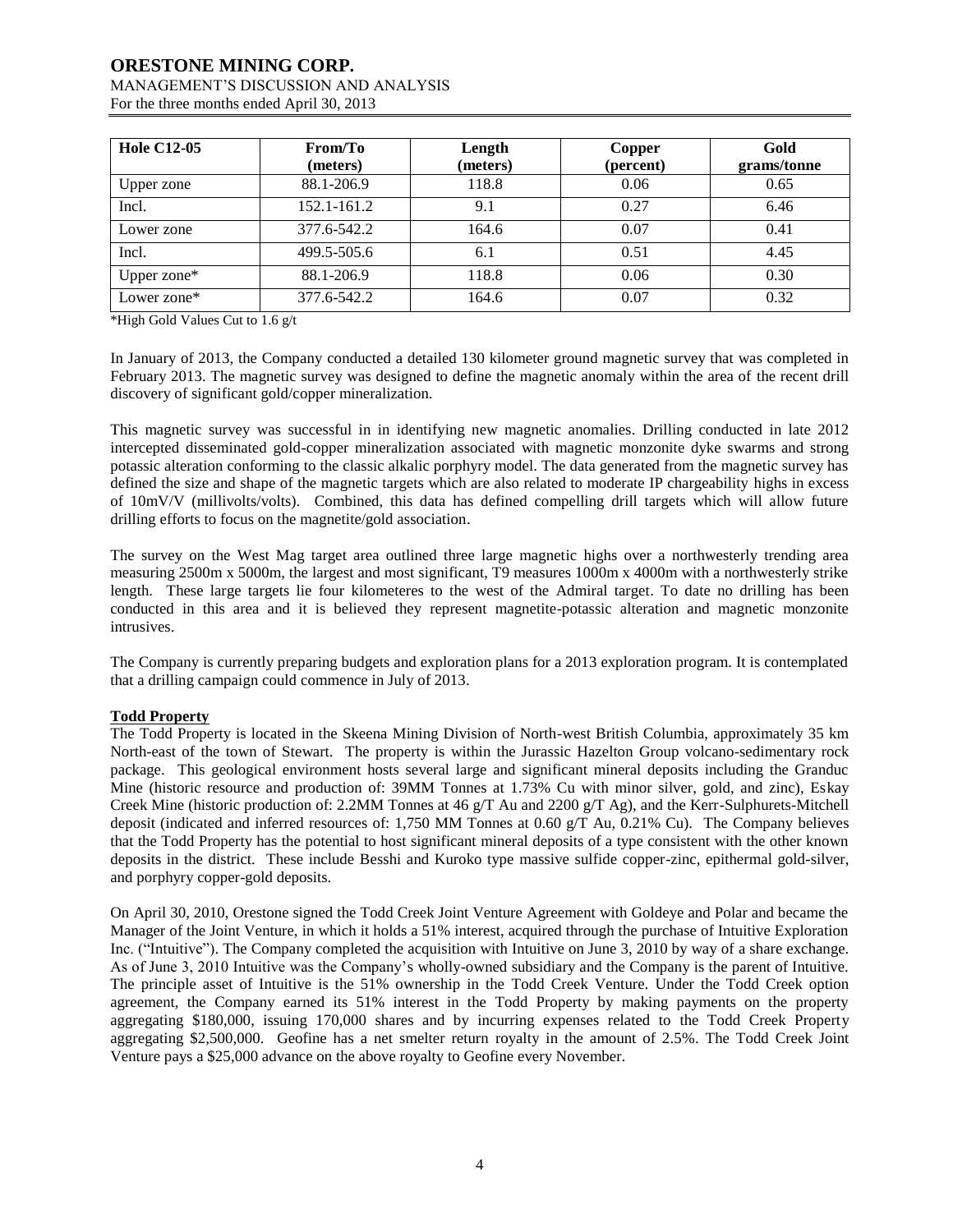Pursuant to an option agreement dated August 19, 2008 between Intuitive and Mr. Kelly Funk, the Todd Creek Joint Venture also held an option to acquire 100% of the Kelly Funk Property, which is adjacent to and east of the Todd Property. Under the option agreement, the Todd Creek Joint Venture could earn 100% of the property by making payments of \$450,000 and issuing 350,000 shares. Intuitive paid \$65,000 and issued 65,000 common shares. On October 22, 2010, Orestone on behalf of the Joint Venture issued 50,000 shares in the capital of the Company to Mr. Funk (49% was reimbursed to the Company by the Joint Venture Partners) and the Joint Venture made the required 2010 payment of \$75,000. If Intuitive acquires the property, Intuitive has agreed to pay a net smelter return royalty of 2.0%. The royalty may be purchased at any time during the four year period following the grant of the royalty in 0.5% increments at \$750,000 per increment. On September 26, the Company, after review of its holdings and with the consent of its Joint Venture Partners, dropped its option on the property and has no further obligations under the option agreement.

Dr. Mark Fedikow of Mount Morgan Resources Ltd. completed a NI 43-101 technical report on the Todd Property and the Todd Creek Report has been filed on SEDAR at [www.sedar.com.](http://www.sedar.com/) The author of the Todd Creek Report, Dr. Fedikow, is an independent Qualified Person under NI 43-101.

#### **LaForce Property**

The 100% owned LaForce Project consists of 47 square kilometers located just east of Aurico Gold's Kermers copper-gold mine in northern British Columbia.

The LaForce project falls within the Quesnel Terrane and straddles the contact between an Early Jurassic batholith of monzonitic to quartz dioritic composition in the west and Upper Triassic Takla Group basic to intermediate flows, breccias and tuffs and minor sedimentary rocks in the east. Previous surface work by Orestone has defined a zone of gold mineralization that has a strike length of more than 2 kilometers with widths up to 50 meters that roughly parallels this contact. Mineralization discovered to date is typically found within moderately to locally well-developed quartz stockwork/vein zones hosted by strongly pyritized and silica-sericite altered clastic sediments. These zones of quartz veins up to 20 cm wide carry variable amounts of pyrite, listwanite and minor chalcopyrite and lesser galena and may in part be stratabound.

Highlights of previous surface sample programs include 17.7 g/t gold over a 5 meter width and 10.6 g/t gold over a 2 meter width. These two samples were collected 700 meters apart along strike of the interpreted mineralized zone and are located at the hanging wall contact of the structure. Additional rock and soil sampling show the potential for the zone over a strike length of 2 kilometers.

In September 2011 the Company completed additional surface exploration that consisted of channel sampling across the area where outcrop sampling had returned a gold value of 17.7 g/t over 5.0 meters, and additional channel sampling along the 900 meter strike length of the interpreted structural zone that hosts gold mineralization. Sampling did show results anomalous in gold but did not confirm the grades that resulted from previous sampling.

The program was cut short due to bad weather that limited accessibility.

On February 1, 2012 a number of claims that were part of the La Force property were allowed to expire. The three remaining claims that comprise the La Force property now total 1,057 hectares.

On February 1, 2013 all remaining claims expired.

## **QUALIFIED PERSON**

The technical information reported in this MD&A has been reviewed and approved by Mr. Ross Zawada P. Geo., the Company's Exploration Manager. Mr. Zawada is a Professional Geoscientist and member of the Professional Engineers and Geoscientist Association of British Columbia (APGEBC) and a qualified person as defined by NI 43- 101.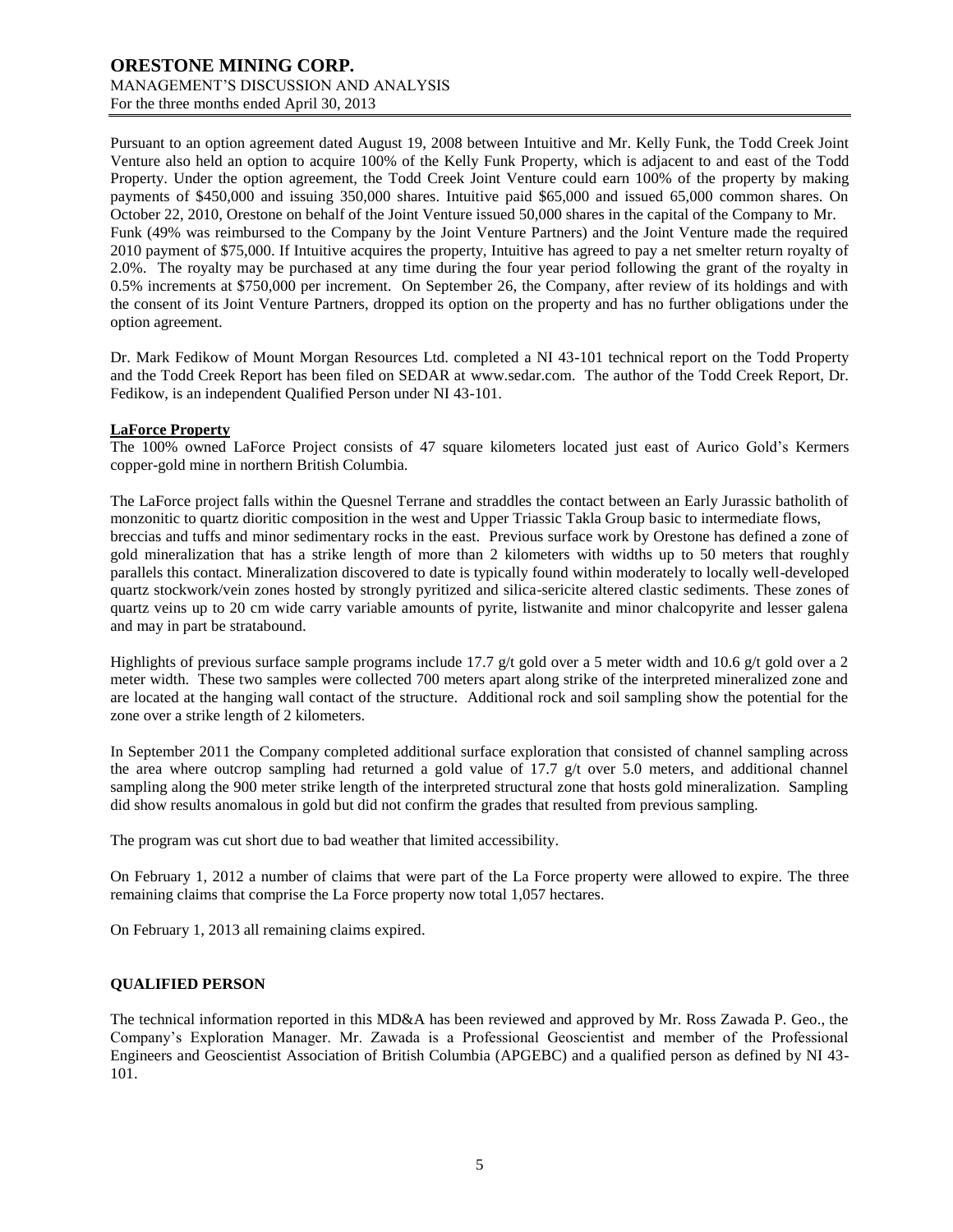### **IMPAIRMENT OF LONG-LIVED ASSETS**

The Company completed an impairment analysis as at April 30, 2013, which considered the indicators of impairment in accordance with IFRS 6, "Exploration for and Evaluation of Mineral Resources," and IAS 36, "Impairment of Assets". Management concluded that no impairment charge was required because:

- there have been no significant changes in the legal factors or climate that affects the value of the properties;
- all property rights remain in good standing;
- there have been no significant changes in the projections for the properties;
- exploration results continue to be positive;
- the Company intends to continue its exploration and development plans on its properties.

### **RISKS AND UNCERTAINTIES**

Below are some of the risks and uncertainties that the Company faces.

#### *Industry*

The Company is engaged in the exploration of mineral properties, an inherently risky business. There is no assurance that a mineral deposit will ever be discovered and economically produced. Most exploration projects do not result in the discovery of commercially mineable ore deposits. If market conditions make financings difficult, it may be difficult for the Company to find joint venture partners. The Company may be unsuccessful in identifying and acquiring projects of merit.

#### *Mineral resource estimates*

The estimation of reserves and mineralization is a subjective process and the accuracy of any such estimates is a function of the quality of available data and of engineering and geological interpretation and judgment. No assurances can be given that the volume and grade of reserves recovered and rates of production will not be less than anticipated.

#### *Gold and metal prices*

The price of gold is affected by numerous factors including central bank sales, producer hedging activities, the relative exchange rate of the U.S. dollar with other major currencies, supply and demand, political, economic conditions and production levels. In addition, the price of gold has been volatile over short periods of time due to speculative activities. The prices of other metals and mineral products that the Company may explore have the same or similar price risk factors.

#### *Cash flows and additional funding requirements*

The Company currently has no revenue from operations. If any of its exploration programs are successful and optionees of properties complete their earn-in, the Company would have to provide its share of ongoing exploration and development costs in order to maintain its interest or be reduced in interest or to a royalty interest. Additional capital would be required to put a property into commercial production. The sources of funds currently available to the Company are equity capital or the offering of an interest in its projects to another party. Current economic conditions have limited the Company's ability to access financing through equity markets and this has created significant uncertainty as to the Company's ability to fund ongoing operations for the next operating period.

#### *Environmental*

The Company's exploration and development activities are subject to extensive laws and regulations governing environment protection. The Company is also subject to various reclamation-related conditions. Although the Company closely follows and believes it is operating in compliance with all applicable environmental regulations, there can be no assurance that all future requirements will be obtainable on reasonable terms. Failure to comply may result in enforcement actions causing operations to cease or be curtailed and may include corrective measures requiring capital expenditures. Intense lobbying over environmental concerns by NGOs has caused some governments to cancel or restrict development of mining projects. Current publicized concern over climate change may lead to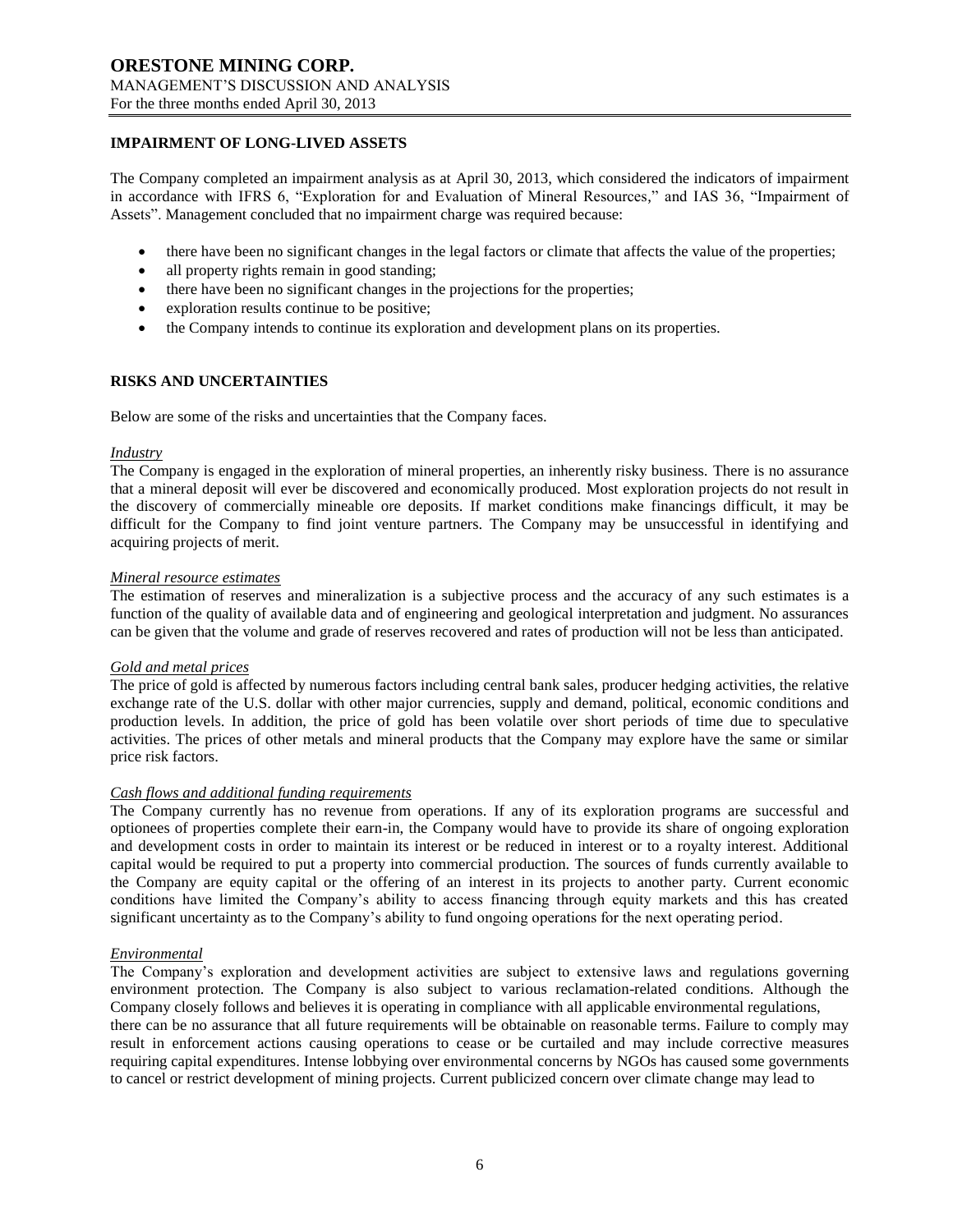carbon taxes, requirements for carbon offset purchases or new regulation. The costs or likelihood of such potential issues to the Company cannot be estimated at this time.

### *Laws and regulations*

The Company's exploration activities are subject to extensive federal, provincial, state and local laws and regulations governing prospecting, development, production, exports, taxes, labour standards, occupational health and safety, mine safety and other matters in all the jurisdictions in which it operates. These laws and regulations are subject to change, can become more stringent and compliance can therefore become more costly. The Company applies the expertise of its management, advisors, employees and contractors to ensure compliance with current laws.

### *Title to mineral properties*

While the Company has investigated title to its mineral properties, this should not be construed as a guarantee of title. The properties may be subject to prior unregistered agreements or transfers and title may be affected by undetected defects. Unresolved native land claim issues in Canada may affect its properties in this jurisdiction in the future.

### *Possible dilution to present and prospective shareholders*

The Company's plan of operation, in part, contemplates the financing of its business by the issuance of securities and possibly, incurring debt. Any transaction involving the issuance of previously authorized but unissued shares of common stock, or securities convertible into common stock, would result in dilution, possibly substantial, to present and prospective holders of common stock. The Company may seek joint venture partners to fund in whole or in part exploration projects. This dilutes the Company's interest in properties. This dilution is undertaken to spread or minimize the risk and to expose the Company to more exploration plays. However, it means that any increased market capitalization or profit that might result from a possible discovery would be shared with the joint venture partner. There is no guarantee that the Company can find a joint venture partner for any property.

### *Material risk of dilution presented by large number of outstanding share purchase options and warrants*

At April 30, 2013, there were 2,767,500 stock options outstanding. Directors and officers hold 2,268,250 of the options and 499,250 are held by employees and consultants of the Company. At April 30, 2013, there were 10,812,500 outstanding warrants with expiry dates from July 11, 2013 to October 23, 2013; and 1,041,250 outstanding finder's warrants exercisable until October 23, 2013.

## *Trading volume*

The relatively low trading volume of the Company's shares reduces the liquidity of an investment in its shares.

#### *Volatility of share price*

Market prices for shares of early stage companies are often volatile. Factors such as announcements of mineral discoveries or discouraging exploration results, changes in financial results, and other factors could have a significant effect on share price.

#### *Competition*

There is competition from other mining exploration companies with operations similar to the Company's. Many of the companies with which it competes have operations and financial strength greater than the Company's.

#### *Dependence on management*

The Company depends heavily on the business and technical expertise of its management.

### *Conflict of interest*

Some of the Company's directors and officers are directors and officers of other natural resource or mining-related companies. These associations may give rise from time to time to conflicts of interest. As a result of such conflict, the Company may miss the opportunity to participate in certain transactions.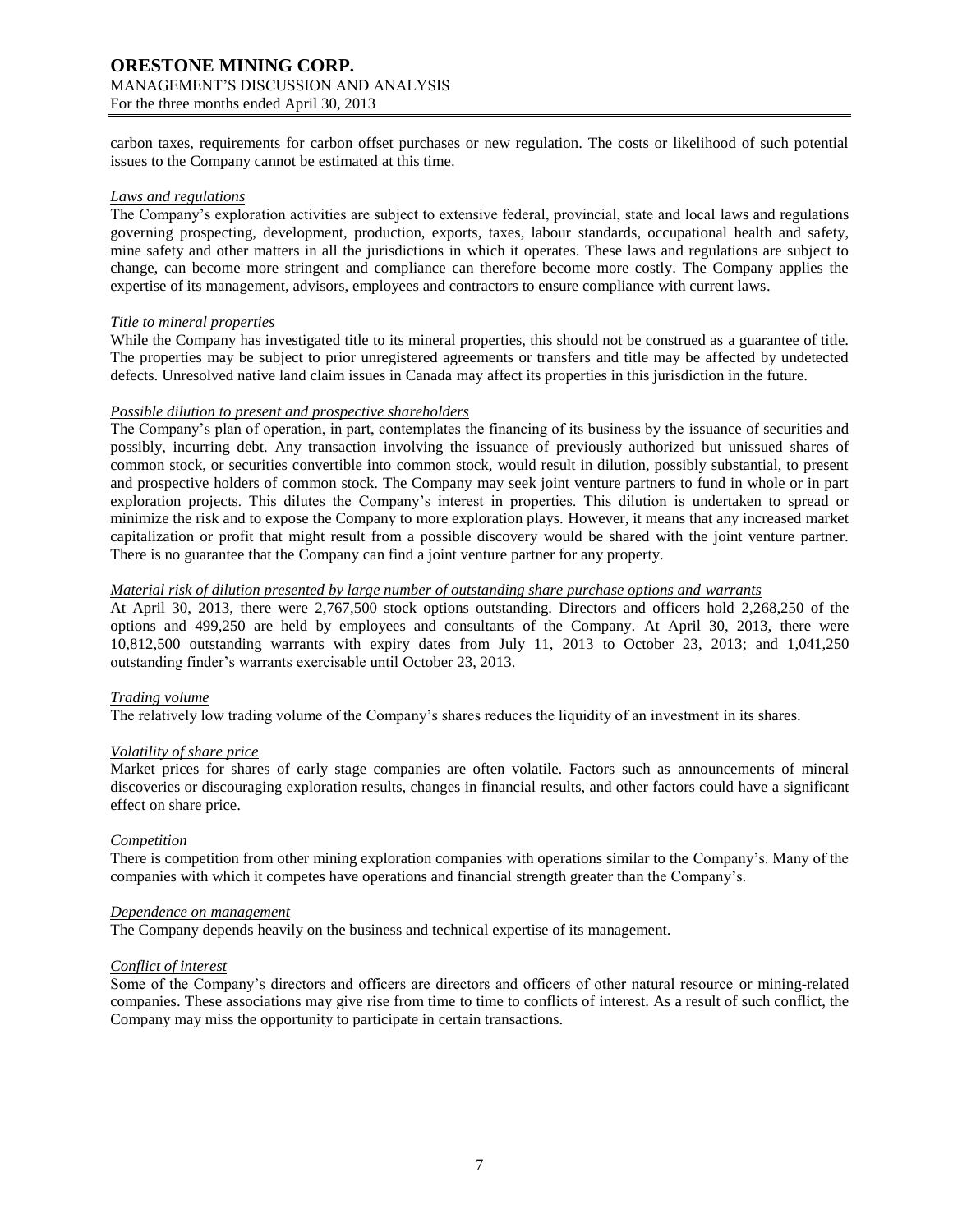# **ORESTONE MINING CORP.** MANAGEMENT'S DISCUSSION AND ANALYSIS

For the three months ended April 30, 2013

# **SUMMARY OF SELECTED ANNUAL FINANCIAL INFORMATION**

|                                                                         | Year ended        | Year ended       | Year ended        |
|-------------------------------------------------------------------------|-------------------|------------------|-------------------|
|                                                                         | January 31, 2013  | January 31, 2012 | January 31, 2011  |
|                                                                         | <b>Under IFRS</b> | Under IFRS       | <b>Under IFRS</b> |
|                                                                         | \$                | \$               | \$                |
| Net sales/total revenues                                                |                   |                  |                   |
| Income (loss) before discontinued operations and<br>extraordinary items | (639,240)         | (913,700)        | (461,765)         |
| Per share basis                                                         | (0.03)            | (0.02)           | (0.01)            |
| Diluted per share basis                                                 | (0.03)            | (0.02)           | (0.01)            |
| Net income or loss, total                                               | (639,240)         | (913,700)        | (461,765)         |
| Per share basis                                                         | (0.03)            | (0.02)           | (0.01)            |
| Diluted per share basis                                                 | (0.03)            | (0.02)           | (0.01)            |
| Total assets                                                            | 4,942,130         | 3,689,866        | 3,048,235         |
| Total long-term financial liabilities                                   |                   |                  |                   |
| Cash dividends declared per share                                       |                   |                  |                   |

## **SUMMARY OF QUARTERLY FINANCIAL INFORMATION**

| Fiscal quarter ended | Revenues*<br>\$ | <b>Net</b><br>income $(\text{loss})^{**}$ | Loss per share<br>from continuing<br>operations<br>S | <b>Net</b><br>comprehensive<br>income (loss) | Net.<br>income (loss)<br>per share<br>S |
|----------------------|-----------------|-------------------------------------------|------------------------------------------------------|----------------------------------------------|-----------------------------------------|
| $30$ -Apr-13         | Nil             | (222, 985)                                | (0.01)                                               | (220,769)                                    | (0.01)                                  |
| $31$ -Jan-13         | Nil             | (326, 356)                                | (0.01)                                               | (233, 537)                                   | (0.01)                                  |
| $31-Oct-12$          | Nil             | (109, 631)                                | (0.00)                                               | (112,015)                                    | (0.00)                                  |
| $31$ -Jul-12         | Nil             | (114, 919)                                | (0.00)                                               | (114, 919)                                   | (0.00)                                  |
| $30-Apr-12$          | Nil             | (178, 769)                                | (0.00)                                               | (178, 769)                                   | (0.00)                                  |
| $31$ -Jan-12         | Nil             | (352,901)                                 | (0.00)                                               | (352,901)                                    | (0.00)                                  |
| $31-Oct-11$          | Nil             | (280, 701)                                | (0.00)                                               | (280,701)                                    | (0.00)                                  |
| $31 -$ Jul $-11$     | Nil             | (245, 547)                                | (0.01)                                               | (245, 547)                                   | (0.01)                                  |

\* Revenues exclude interest income.

\*\* Net income (loss) before income taxes.

*Results of operation for the three months ended April 30, 2013 compared to the three months ended April 30, 2012:*

For the quarter ended April 30, 2013 the Company recorded a net comprehensive loss of \$220,769 (loss per share -  $$0.01)$  compared to  $$178,769$  (loss per share -  $$0.01)$  in the first quarter of fiscal 2012.

During the three months ended April 30, 2013, the Company incurred \$222,985 (2012 - \$178,769) in general and administrative expenses, of which \$79,107 (2012 - \$60,800) relates to non-cash share-based payments expense for options vested during the period and non-cash depreciation of \$12 (2012 - \$170). Excluding the non-cash items, the Company's general and administrative expenses amounted to \$143,866 compared to 2012's \$117,799, an increase of \$26,067. The increase was primarily due to an increase in project investigation expenses of \$19,646 due to travel expenses to property sites with good potential, an increase of \$7,000 in consulting fees and an increase in miscellaneous office expenses of \$5,900 due to the increase administrative expenses following the company changing its physical location, as well as an increase of rent due to an increase of office space leased. Other administrative expenditures varied over the periods but the overall effect of these variances was not material.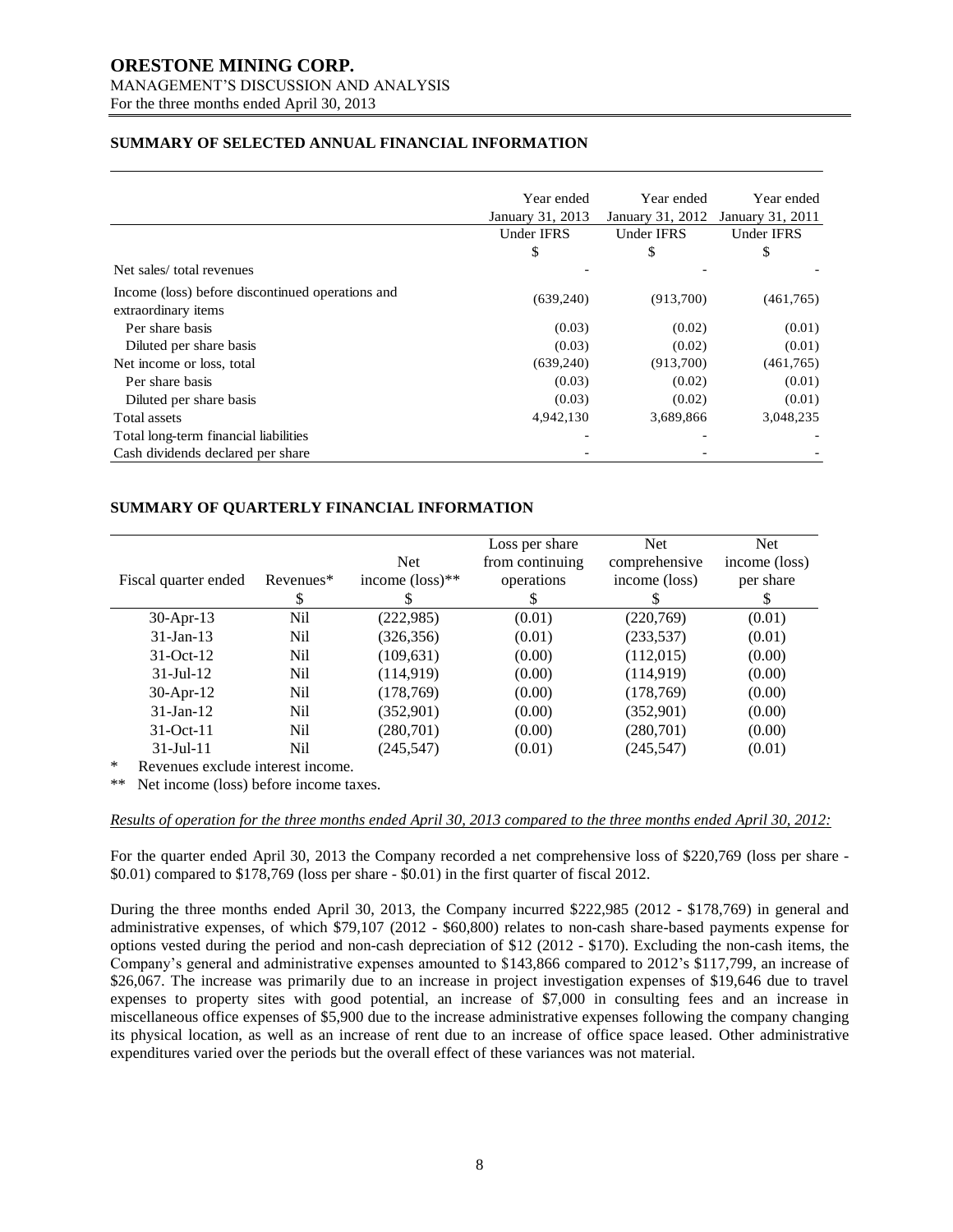During the three months ended April 30, 2013, the Company had interest income of \$2,216 compared to 2012's \$Nil, an increase of \$2,216. The increase was due to interest earned on cash invested in Guaranteed Investment Certificates  $(GIC's)$ .

# **LIQUIDITY AND CAPITAL RESOURCES**

At April 30, 2013, the Company had current assets of \$940,490 and current liabilities of \$73,201 (January 31, 2013 - \$1,393,913 and \$329,248 respectively). Working capital was \$867,289 (January 31, 2013 – working capital of \$1,064,665). Cash totaled \$688,178 as at April 30, 2013, a decrease of \$349,635 from \$1,037,813 as at January 31, 2013. The decrease was a result of (a) \$277,826 (2012 - \$6,466) spent in settling of accounts payable and operating activities and b) \$71,809 (2012 - \$133,382) spent on the Company's mineral properties and property, plant and equipment.

The Company has obligations pursuant to option agreements it has entered into. The Company has no contractual commitments to satisfy these obligations, however it would forfeit any interest it may have earned to that date should it decide not to satisfy these obligations. Detailed terms of those agreements and the obligations are included in the financial statements.

Subsequent to quarter end, on June 20, 2013, the Company completed a non-brokered private placement for gross proceeds of \$151,250 by issuing 1,779,410 units at \$0.085 per unit (the "Unit"). Each unit comprised of one common share and one-half of one common share purchase warrant. Each whole warrant entitles the holder to purchase one common share of the Company at a price of \$0.14 until June 20, 2014. The Company paid finder's fees of \$1,488 in cash. All securities issued are subject to a four-month hold period expiring October 20, 2013.

Management estimates that the current cash position and future cash flows from warrants and options will be sufficient for the Company to carry out its anticipated exploration and operating plans through the end of its fiscal 2014.

## **OFF BALANCE SHEET ARRANGEMENTS**

The Company has no off-balance sheet arrangements that would potentially affect its operations or financial condition of the Company.

# **OUTSTANDING SHARE DATA**

#### Common Shares

The authorized share capital of the Company consists of an unlimited number of common shares without par value.

|                  | Number of common shares<br>issued and outstanding | <b>Share Capital Amount</b> |  |  |
|------------------|---------------------------------------------------|-----------------------------|--|--|
| January 31, 2013 | 35,792,823                                        | 6,006,679                   |  |  |
| April 30, 2013   | 35,792,823                                        | 6.006.679                   |  |  |

## Stock options

The Company has adopted an incentive share option plan for its directors, officers, employees and consultants under which the Company may gran options to acquire a maximum number of common shares equal to 10% of the total issued and outstanding common shares of the Company.

During the three months ended April 30, 2013, 320,000 options at exercise prices ranging from \$0.15 to \$0.80 expired unexercised. As at April 30, 2013, the Company had a total of 2,767,500 options outstanding with exercise prices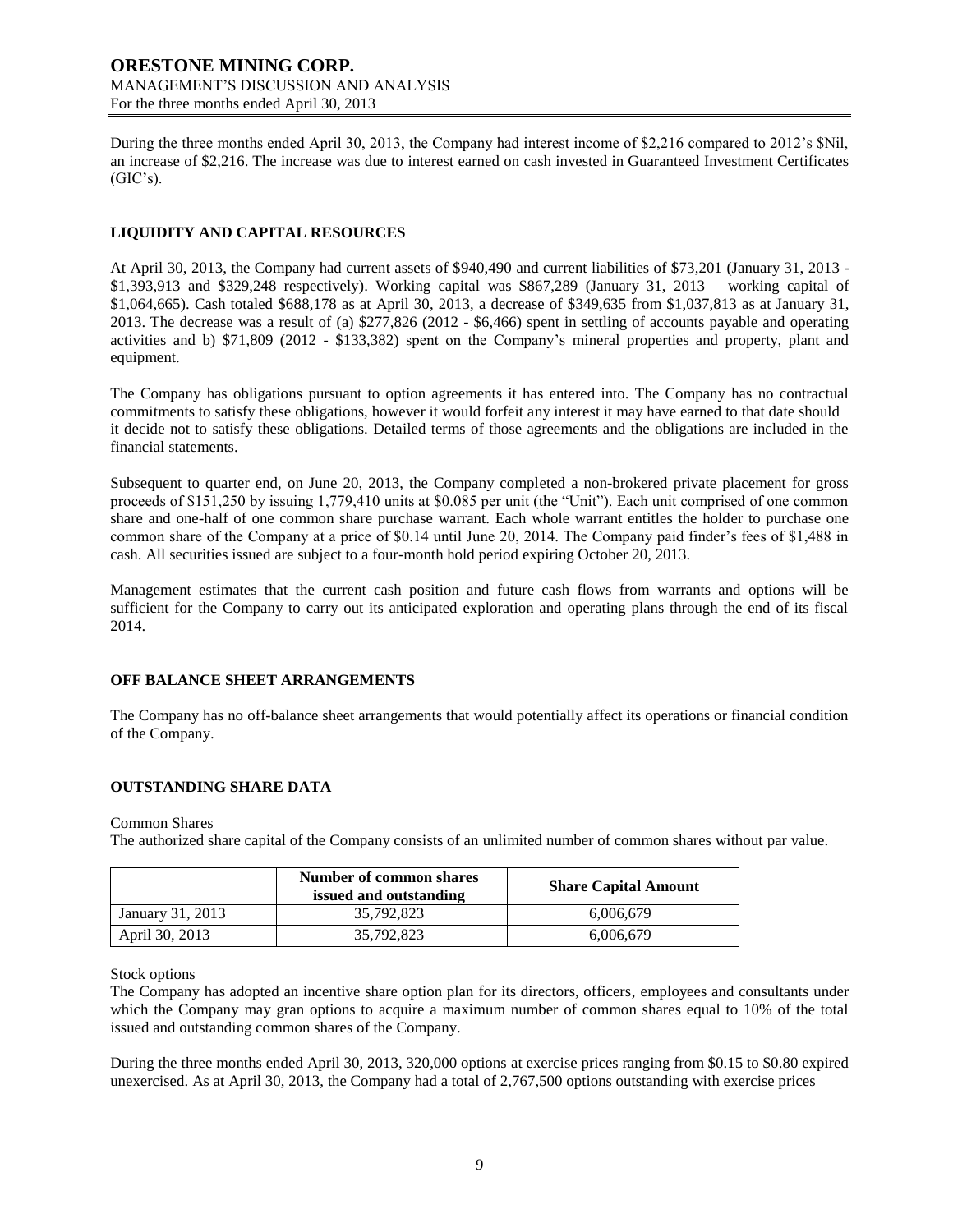ranging from \$0.15 to \$0.60, expiring between September 8, 2013 and October 26, 2017. If all the remaining outstanding options were exercised, the Company's available cash would increase by \$561,500.

Subsequent to quarter end, on June 28, 2013, the Company granted directors, officers, employees and consultants of the Company incentive stock options to purchase an aggregate of 625,000 common shares. The options are exercisable until June 28, 2018 at an exercise price of \$0.10 per share.

As at April 30, 2013 a total of 2,767,500 stock options were outstanding as follows:

| Number of<br>shares | Exercise<br>price $(\$)$ | Expiry date        |
|---------------------|--------------------------|--------------------|
| 43,750              | 0.42                     | September 8, 2013  |
| 50,000              | 0.60                     | January 12, 2015   |
| 368,750             | 0.42                     | September 8, 2016  |
| 50,000              | 0.40                     | September 29, 2016 |
| 2,255,000           | 0.15                     | October 26, 2017   |
| 2,767,500           |                          |                    |

## Warrants

As at April 30, 2013, a total of 10,812,500 share purchase warrants and 1,041,250 finder's purchase warrants were outstanding as follows:

### *Warrants*

| Number of  | Exercise     |                    |
|------------|--------------|--------------------|
| Warrants   | Price $(\$)$ | <b>Expiry Date</b> |
| 1,225,000  | 0.40         | July 11, 2013      |
| 7,937,500  | 0.15         | October 23, 2013   |
| 1,650,000  | 0.17         | October 23, 2013   |
| 10,812,500 |              |                    |

*Finder's Warrants*

| Number of | Exercise     |                    |
|-----------|--------------|--------------------|
| Warrants  | Price $(\$)$ | <b>Expiry Date</b> |
| 89,250    | 0.15         | October 23, 2012   |
| 21,000    | 0.17         | October 23, 2012   |
| 798,000   | 0.10         | October 23, 2012   |
| 133,000   | 0.125        | October 23, 2012   |
| 1,041,250 |              |                    |

If all the remaining outstanding warrants were exercised, the Company available cash would increase by \$2,074,508.

At the date of this MD&A, there were 37,572,233 common shares issued and outstanding and 53,708,188 common shares outstanding on a diluted basis.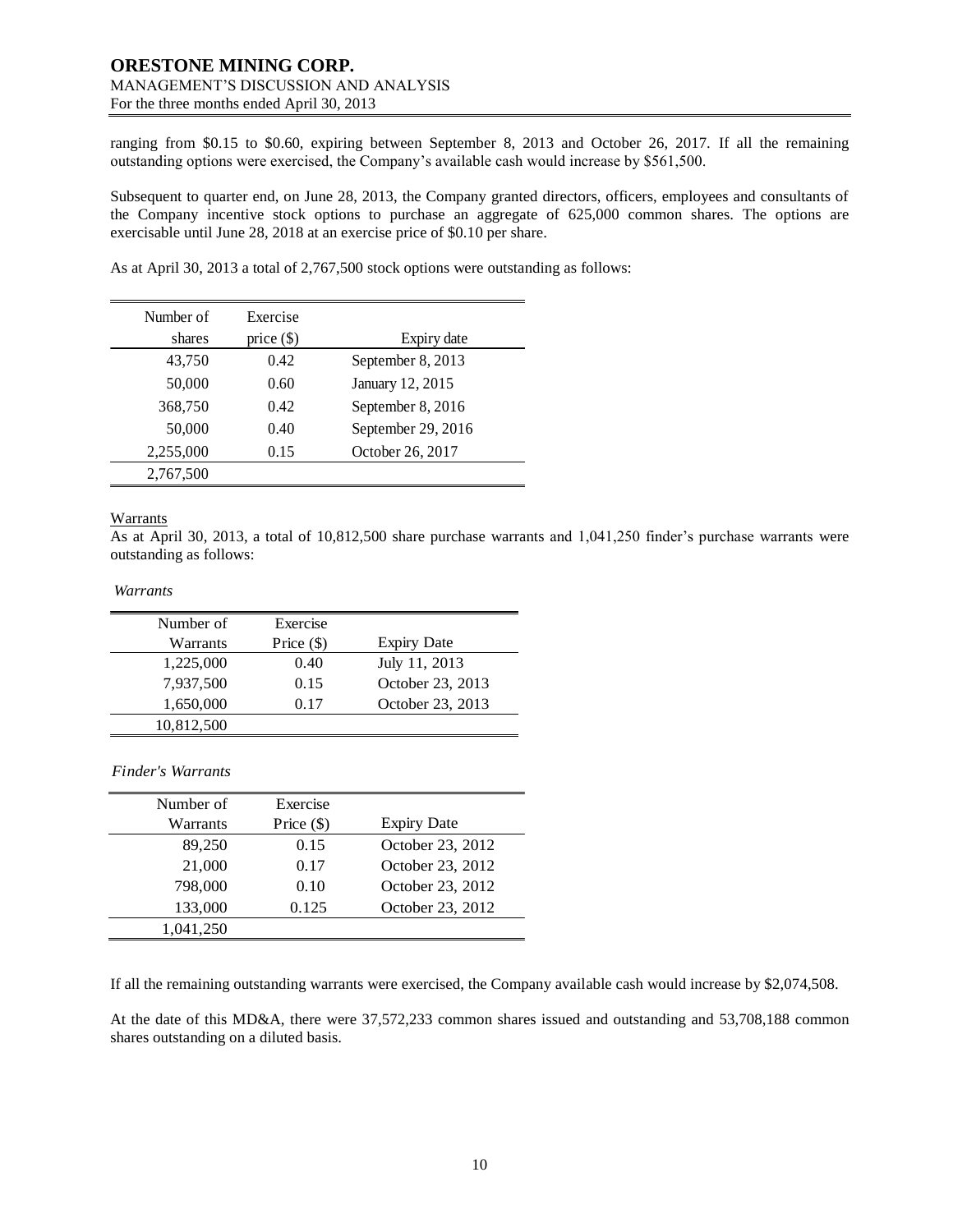# **RELATED PARTY TRANSACTIONS**

#### a) Key management personnel compensation

The aggregate value of transactions and outstanding balances relating to key management personnel and entities over which they have control or significant influence were as follows:

|                              | April 30, | April 30, |
|------------------------------|-----------|-----------|
|                              | 2013      | 2012      |
|                              |           |           |
| Short-term employee benefits | 44,400    | 39,000    |
| Share-based payments         | -         | $\sim$    |
|                              | 44,400    | 39,000    |

### b) Other related party transactions

|                                     |                     | April 30, 2013 |                |        | April 30, 2012 |
|-------------------------------------|---------------------|----------------|----------------|--------|----------------|
|                                     |                     | Total          | <b>Balance</b> | Total  | <b>Balance</b> |
| Amounts due to:                     | Service             | charge         | outstandin     | charge | outstanding    |
|                                     |                     | s              | g              | S      |                |
|                                     |                     |                | \$             |        |                |
| A private company controlled by a   |                     |                |                |        |                |
| director of the Company             | Management fees     |                |                |        | 45,875         |
| A public company with a director in |                     |                |                |        |                |
| common with the Company             | Rent                | 4.701          |                | 8,833  |                |
| Officers and directors              | Consulting fees and |                |                |        |                |
|                                     | geological          |                |                |        |                |
|                                     | consulting fees     | 14,000         | 5,000          |        |                |
|                                     |                     | 18,701         | 5,000          | 8,833  | 45,875         |

|                                     |                | April 30, 2013 |            | April 30, 2012 |                |
|-------------------------------------|----------------|----------------|------------|----------------|----------------|
|                                     |                | Total          | Balance    | Total          | <b>Balance</b> |
| Amounts due from:                   | Service        | charged        | outstandin | charge         | outstanding    |
|                                     |                |                | g          | S              |                |
|                                     |                | \$             | \$         |                | S              |
| A public company with a director in |                |                |            |                |                |
| common with the Company             | Rent           | 14.454         |            |                |                |
| A private company controlled by a   |                |                |            |                |                |
| director of the Company             | Rent           | 2.253          | 2.253      |                |                |
| A public company with a director in |                |                |            |                |                |
| common with the Company             | Rent           | 2,253          | 6,253      |                |                |
| Officers and directors              | Expense        |                |            |                |                |
|                                     | reimbursements |                | 13,850     |                |                |
|                                     |                | 18.960         | 22,356     |                |                |

As at April 30, 2013, included in receivables is \$22,356 (January 31, 2013 - \$21,500) owing from a director of the Company, a private company controlled by a director of the Company and a public company with a director in common with the Company.

Amounts owing to/from related parties are non-interest bearing, unsecured, and have no fixed terms of repayment.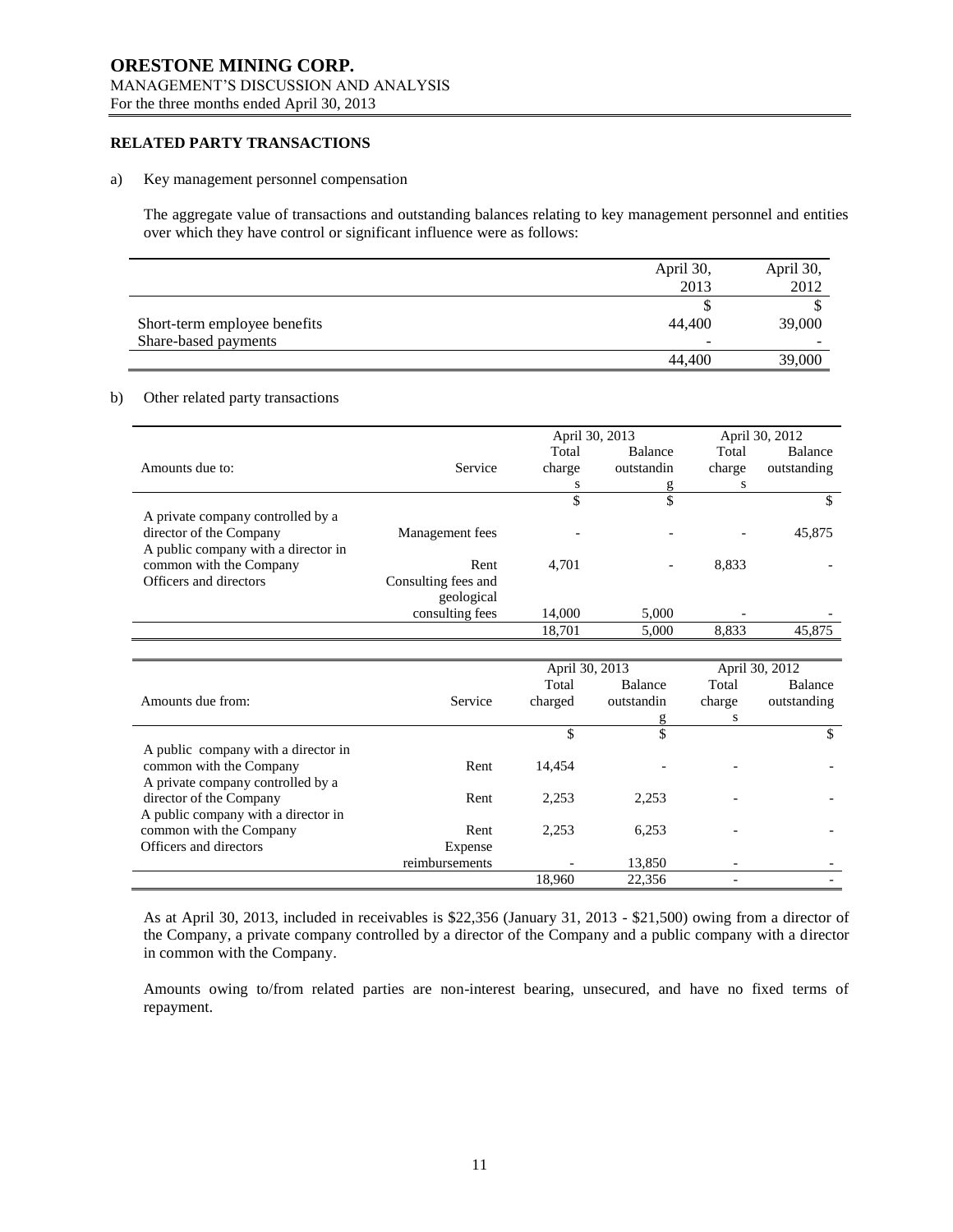### **PROPOSED TRANSACTIONS**

The Company does not currently have any proposed transactions approved by the board of directors. All current transactions are fully disclosed in the financial statements for the three months ended April 30, 2013.

### **OTHER ITEMS NOT RELATED TO ONGOING BUSINESS ACTIVITIES**

#### *Changes in the direction of business*

Since incorporation on April 30, 2007, the Company is and continues to be primarily in the exploration stage with respect to its mineral properties.

# **FINANCIAL INSTRUMENTS AND RISK MANAGEMENT**

The Company's financial instruments consist of cash, receivables, mineral tax credit recoverable, loans payable, accounts payable and due to related parties. The carrying value of these financial instruments approximates their fair value and are measured based on Level 1 of the fair value hierarchy. The Company's financial instruments are exposed to certain financial risks, including currency risk, credit risk, liquidity risk and interest risk.

#### **Management of Financial Risk**

The Company's financial instruments are exposed to certain financial risks, which include credit risk, interest rate risk, liquidity risk, and market risk.

#### *Credit Risk*

Credit risk is the risk that one party to a financial instrument will fail to fulfill an obligation causing the other party to incur a financial loss. The Company is exposed to credit risks arising from its cash holdings and receivables. The Company manages credit risk by placing cash with major Canadian financial institutions. Receivables are due from the Government of Canada and for reimbursements. Management believes that credit risk related to these amounts is low. As at April 30, 2013, the Company's maximum exposure to credit risk is the carrying value of its cash equivalents and accounts receivable.

#### *Interest Rate Risk*

Interest rate risk is the risk that an investment's value will change due to a change in the level of interest rates. The Company's exposure to interest rate risk relates to its ability to maintain the current rate of interest on its short-term investment.

#### *Liquidity Risk*

Liquidity risk is the risk that the Company will not have sufficient funds to meet its financial obligations when they are due. To manage liquidity risk, the Company reviews additional sources of capital to continue its operations and discharge its commitments as they become due.

#### *Market Risk*

Market risk is the risk that the fair value or future cash flows of a financial instrument will fluctuate because of changes in market prices. Market risk comprises three types of risk: currency risk, interest rate risk and price risk. The Company is not subject to currency risk as the functional currency is the Canadian dollar. The Company does not use any form of derivative or hedging instruments to reduce its foreign currency risk. The Company is not affected by price risk.

#### *Management of Industry Risk*

The Company is engaged primarily in the mineral exploration field and manages related industry risk issues directly. The Company is potentially at risk for environmental reclamation and fluctuations in commodity based market prices associated with resource property interests. Management is of the opinion that the Company addresses environmental risk and compliance in accordance with industry standards and specific project environmental requirements.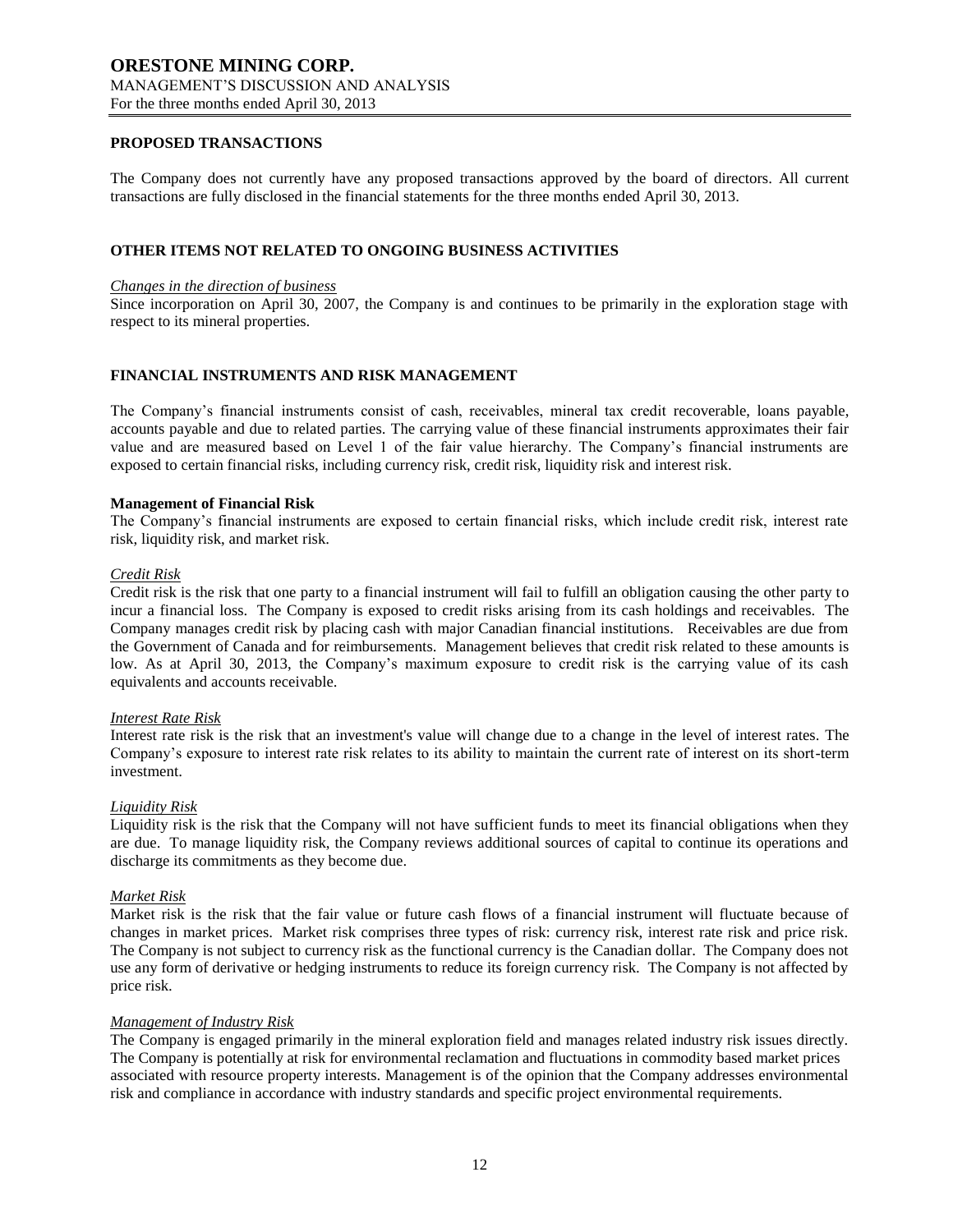### *Commodity Price Risk*

The ability of the Company to explore its mineral properties and the future profitability of the Company are directly related to the market price of gold and other precious metals.

### **Management of Capital**

The Company manages its common shares, stock options and warrants as capital. The Company's objectives when managing capital are to safeguard the Company's ability to continue as a going concern in order to pursue the exploration of its mineral properties to maintain a flexible capital structure which optimizes the costs of capital at an acceptable risk.

The Company manages the capital structure and makes adjustments to it in light of changes in economic conditions and the risk characteristics of the underlying assets. To maintain or adjust the capital structure, the Company may attempt to issue new shares and, acquire or dispose of assets.

## **ACCOUNTING ESTIMATES AND JUDGMENTS**

The preparation of the condensed consolidated interim financial statements requires management to make estimates and judgments and form assumptions that affect the reported amounts and other disclosures in these financial statements. The estimates and associated assumptions are based on historical experience and various other factors that are believed to be reasonable under the circumstances, the results of which form the basis of making the judgments about carrying values of assets and liabilities that are not readily apparent from other sources. Actual results may differ from these estimates under different assumptions and conditions.

The estimates and underlying assumptions are reviewed on an ongoing basis. Revisions to accounting estimates are recognized in the period in which the estimate is revised if the revision affects only that period or in the period of the revision and further periods if the review affects both current and future periods.

Critical accounting estimates are estimates and assumptions made by management that may result in material adjustments to the carrying amount of assets and liabilities within the next financial year. Critical estimates used in the preparation of these financial statements include, among others, the recoverability of accounts receivable and deferred income tax assets, impairment of assets, measurement of share-based payments and valuation of reclamation obligations.

Critical accounting judgments are accounting policies that have been identified as being complex or involving subjective judgments or assessments. Critical accounting judgments include the expected economic lives of and the estimated future operating results and net cash flows from exploration properties and equipment.

# **ADOPTION OF NEW AND REVISED STANDARDS AND INTERPRETATIONS**

Certain pronouncements were issued by the IASB for the IFRS Interpretations Committee that are mandatory for accounting periods beginning after January 1, 2012 or later periods.

The following new standards, amendments and interpretations that have not been early adopted in these financial statements, are not expected to have a material effect on the Company's future results and financial position:

- a) IFRS 9 Financial Instruments (New; to replace IAS 39 and IFRIC 9);
- b) IFRS 10 Consolidated Financial Statements (New; to replace consolidation requirements in IAS 27 (as amended in 2008) and SIC-12);
- c) IFRS 11 Joint Arrangements (New; to replace IAS 31 and SIC-13);
- d) IFRS 12 Disclosure of Interests in Other Entities (New; to replace disclosure requirements in IAS 27 (as amended in 2008), IAS 28 (as revised in 2003) and IAS 31);
- e) IFRS 13 Fair Value Measurement (New; to replace fair value measurement guidance in other IFRSs);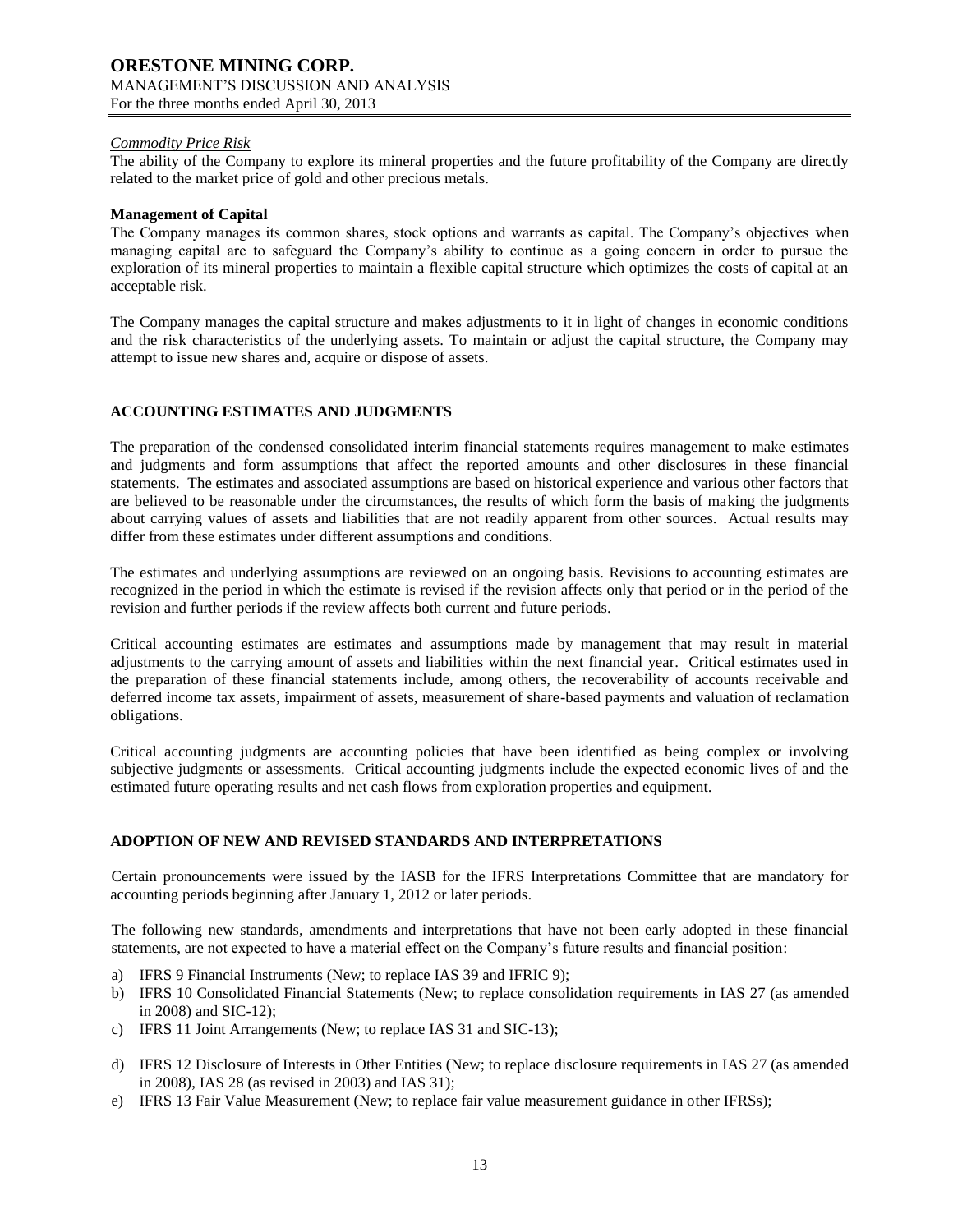- f) IAS 19 Employee Benefits (Amended in 2011);
- g) IAS 27 Separate Financial Statements (Amended in 2011);
- h) IAS 28 Investments in Associates and Joint Ventures (Amended in 2011); and
- i) IFRIC 20 Stripping Costs in the Production Phase of a Surface Mine (New).

The Company anticipates that the application of the above new and revised standards, amendments and interpretations will have no material impact in its results and financial position.

## **OTHER MD&A DISCLOSURE REQUIREMENTS**

### Information available on SEDAR:

As specified by National Instrument 51-102, Orestone advises readers of this MD&A that important additional information about the Company is available on the SEDAR website (www.sedar.com).

#### Disclosure by venture issuer without significant revenue

An analysis of the material components of the Company's general and administrative expenses is disclosed in the financial statements to which this MD&A relates. An analysis of the material components of the mineral property and deferred exploration costs of the Company's mineral properties for its first two completed financial years is disclosed in Note 5 to the financial statements to which this MD&A relates.

#### Going concern issue

The Company is in the exploration stage and has no revenue or income from operations. The Company has limited capital resources and has to rely upon the sale of equity and/or debt securities for cash required for exploration and development purposes, for acquisitions and to fund the administration of the Company. Since the Company does not expect to generate any revenues from operations in the near future, it must continue to rely upon the sales of its equity or debt securities or joint venture agreements to raise capital. It follows that there can be no assurance that financing, whether debt or equity, will be available to the Company in the amount required by the Company at any particular time or for any period and that such financing can be obtained on terms satisfactory to the Company.

The Company's financial statements have been prepared on a going concern basis which assumes that the Company will be able to realize its assets and discharge its liabilities in the normal course of business for the foreseeable future. The continuing operations of the Company are dependent upon its ability to obtain the necessary financing to meet its ongoing commitments and further its mineral exploration programs.

The Company may encounter difficulty sourcing future financing in light of the recent economic downturn. The current financial equity market conditions and the inhospitable funding environment make it difficult to raise capital through the private placements of shares. The junior resource industry has been severely affected by the world economic situation as it is considered speculative and high-risk in nature, making it even more difficult to fund. While the Company is using its best efforts to achieve its business plans by examining various financing alternatives, there is no assurance that the Company will be successful with any financing ventures.

#### Evaluation of Disclosure Controls and Procedures

Disclosure controls and procedures are designed to provide reasonable assurance that all relevant information is gathered and reported to senior management, including the Company's Chief Executive Officer and Chief Financial Officer, on a timely basis so that appropriate decisions can be made regarding public disclosure. Management of the Company, with the participation of the Chief Executive Officer and Chief Financial Officer, has evaluated the effectiveness of the Company's disclosure controls and procedures as at April 30, 2013, as required by Canadian securities law. Based on that evaluation, the Chief Executive Officer and the Chief Financial Officer have concluded that, as of April 30, 2013, the disclosure controls and procedures were effective to provide reasonable assurance that information required to be disclosed in the Company's annual filings and interim filings (as such terms are defined under National Instrument 52-109 Certification of Disclosure in Issuer's Annual and Interim Filings) and other reports filed or submitted under Canadian securities laws were recorded, processed, summarized and reported within the time period specified by those laws and that material information was accumulated and communicated to management of